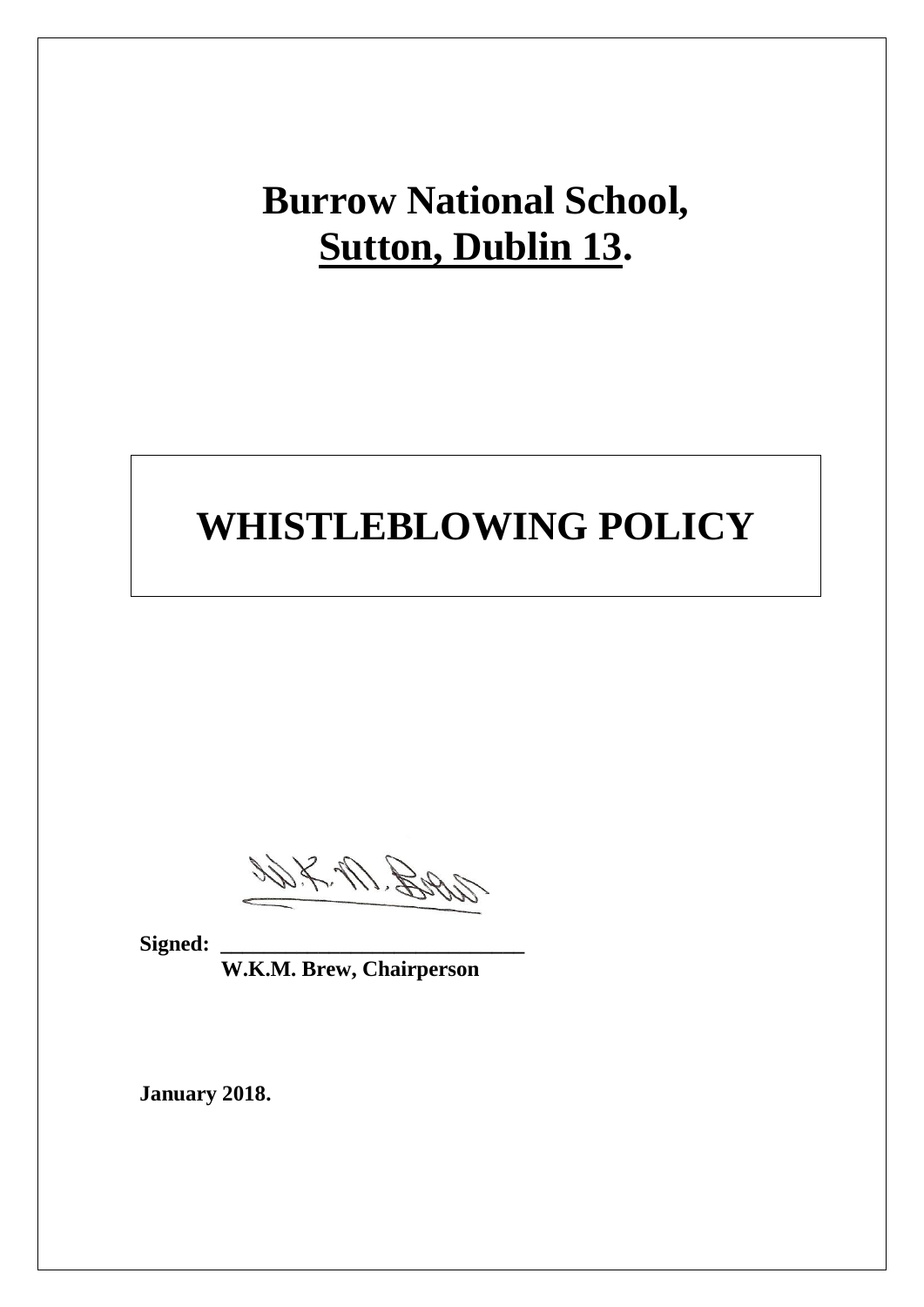## **WHISTLEBLOWING POLICY**

### **BURROW NATIONAL SCHOOL**

## **1. Introduction**

- 1.1 The Burrow National School is committed to the highest possible standards of compliance with our legal requirements.
- 1.2 This policy enables employees to make a protected disclosure without fear of penalisation or threat of discrimination or disadvantage.
- 1.3 The policy needs to give effect to the obligations of the Burrow National School. pursuant to the Protected Disclosure Act, 2014 and does not replace any legal reporting or disclosure requirements arising under other legislation or legal obligations which, were exist, must be fully complied with.
- 1.4 This policy does not replace the Burrow School's grievance procedure in particular where the issues relate to an individual employee's Contract of Employment and in those circumstances the matter should be referred under the school's grievance procedure.

## **2. Aims and scope of the policy**

- 2.1 This policy aims to
	- (1) Encourage employees to feel confident about raising concerns about relevant wrongdoings;
	- (2) Provide an avenue for employees to make protected disclosures about relevant wrongdoings;
	- (3) Ensure that members of the school community are aware of their responsibilities;
	- (4) Reassure employees that they will be protected from penalisation for making a protected disclosure in accordance with this policy.

#### **3. Protected disclosure**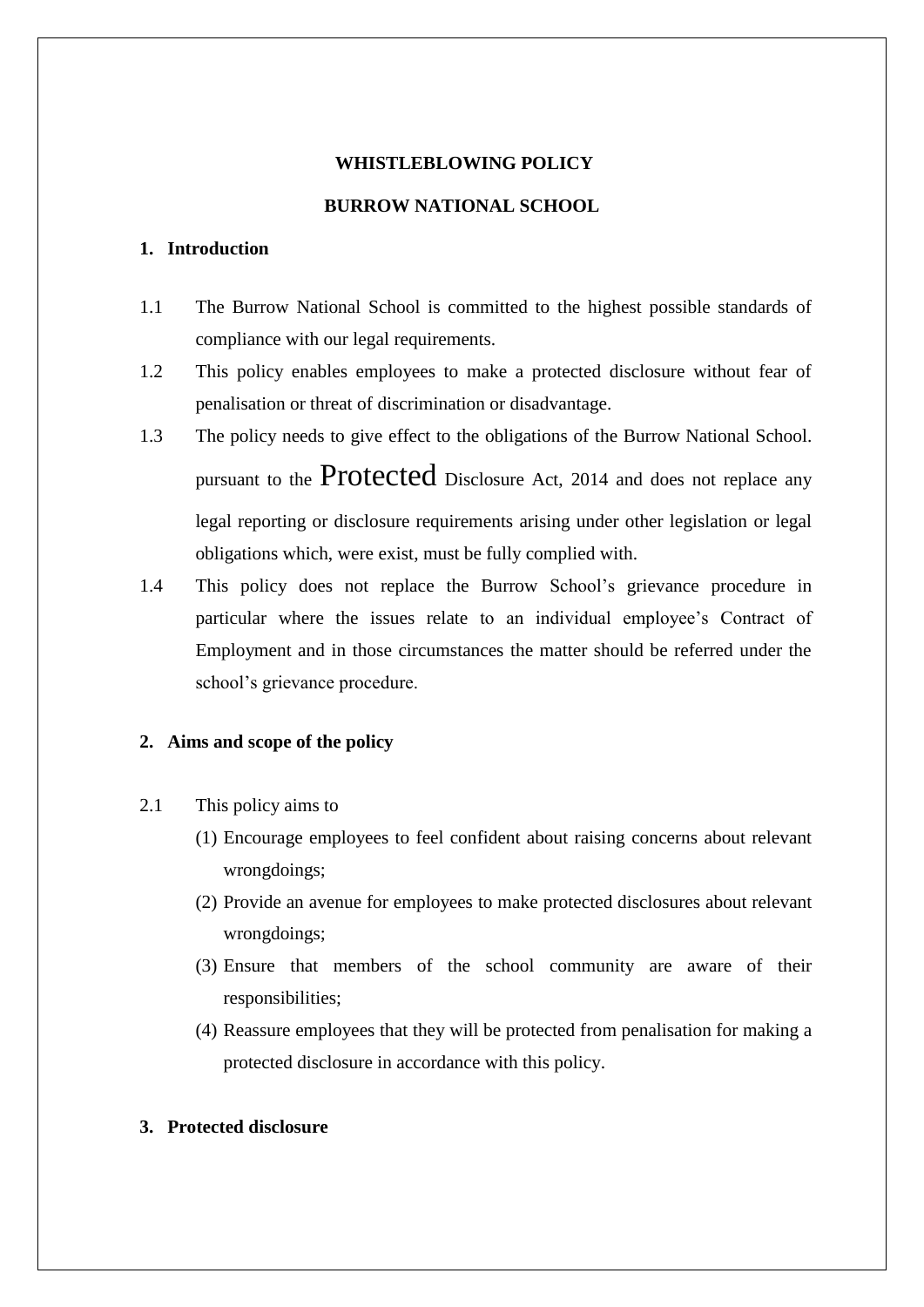- 3.1 This policy deals with disclosures that relate to "*relevant wrongdoings"* as provided for in the Protected Disclosure Act, 2014 and in summary these are:
	- (a) Offences that are or are likely to be committed;
	- (b) Failing to comply with legal obligations;
	- (c) A miscarriage of justice;
	- (d) Health and safety risks, including risks to the public as well as to other employees;
	- (e) Damage to the environment;
	- (f) The unauthorised use of public funds or resources;
	- (g) Oppressive, discriminatory or grossly negligent actions or inactions by a public body;
	- (h) Information showing any matter falling into any of the categories above which may be destroyed.
- 3.2 A "*protected disclosure"* under this policy may be about a relevant wrongdoing:
	- That is happening now;
	- That is about to happen.

#### **4. Reasonable beliefs.**

4.1 It is sufficient for the employee to have a reasonable belief that information tends to show one or more relevant wrongdoings, and that the information came to their attention in connection with their employment.

#### **5. Who is covered by this policy?**

- 5.1 The policy applies to all employees of the Burrow School to include temporary employees, trainees and self-employed persons acting on behalf of the school and in certain circumstances the employees of companies that supply the school with goods and services.
- 5.2 The policy applies to current and perspective employees.
- **6. Raising a concern.**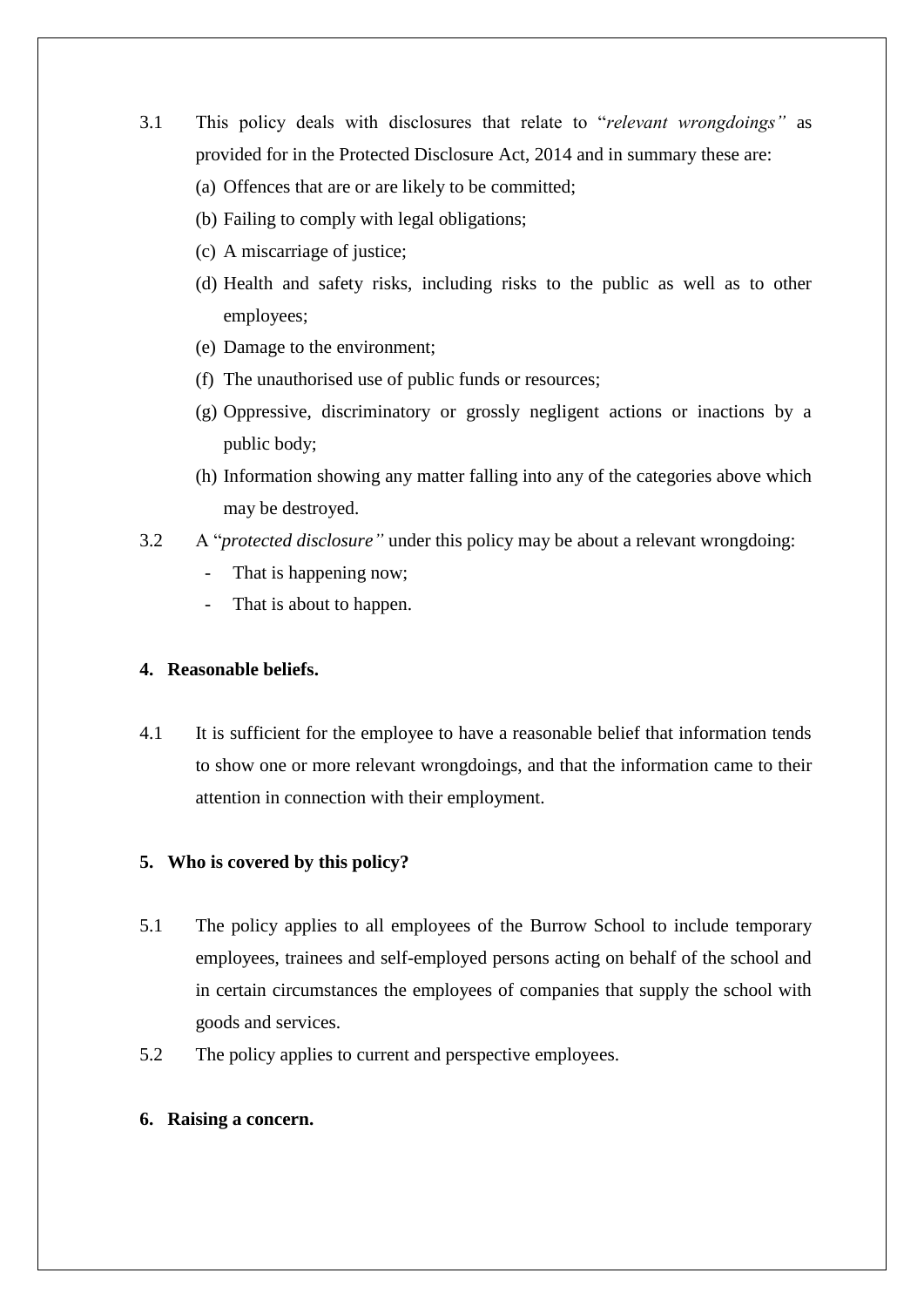- 6.1 A disclosure about a "relevant wrongdoing" should normally be raised using the current internal disclosure procedures and should be made in writing to the "Protected Disclosure Manager" nominated by the school which will be the Principal and where that is not appropriate, the Vice Principal.
- 6.2 Employees who wish to make a written disclosure are invited to use the following format and are advised to keep a copy of the disclosure and any information provided:
	- (i) Give a description of the "relevant wrongdoing".
	- (ii) Provide any information that tends to show the relevant wrongdoing so as to assist any investigation or the matters raised which may be conducted.
	- (iii) Date the disclosure.
	- (iv) Give your preferred contact details.
	- (v) State that the disclosure is made under the Protected Disclosure Act, 2014.
	- (vi) State if you do or do not expect confidentiality.

## **7. Confidentiality.**

- 7.1 All concerns will be treated confidentially insofar as that is possible unless the employee making the disclosure clearly states that they do not object to having their name associated with it. At an appropriate time the identity of the person making the disclosure may need to be revealed if it is necessary to enable any investigation which it is determined should be carried out, to be carried out.
- 7.2 Employees are encouraged to put their name to a disclosure. Concerns expressed anonymously may be significantly more difficult to assess and, if considered necessary, to investigate.

#### **8. Responding to a protected disclosure.**

- 8.1 Any disclosure made pursuant to this common policy will be subjected to an initial screening process to determine whether or not it is a protected disclosure and in particular to consider whether the employee making the disclosure had or could have had a reasonable belief that a relevant wrongdoing had taken place.
- 8.2 Any protected disclosure will be subjected to initial screening process to determine whether an investigation can or should take place.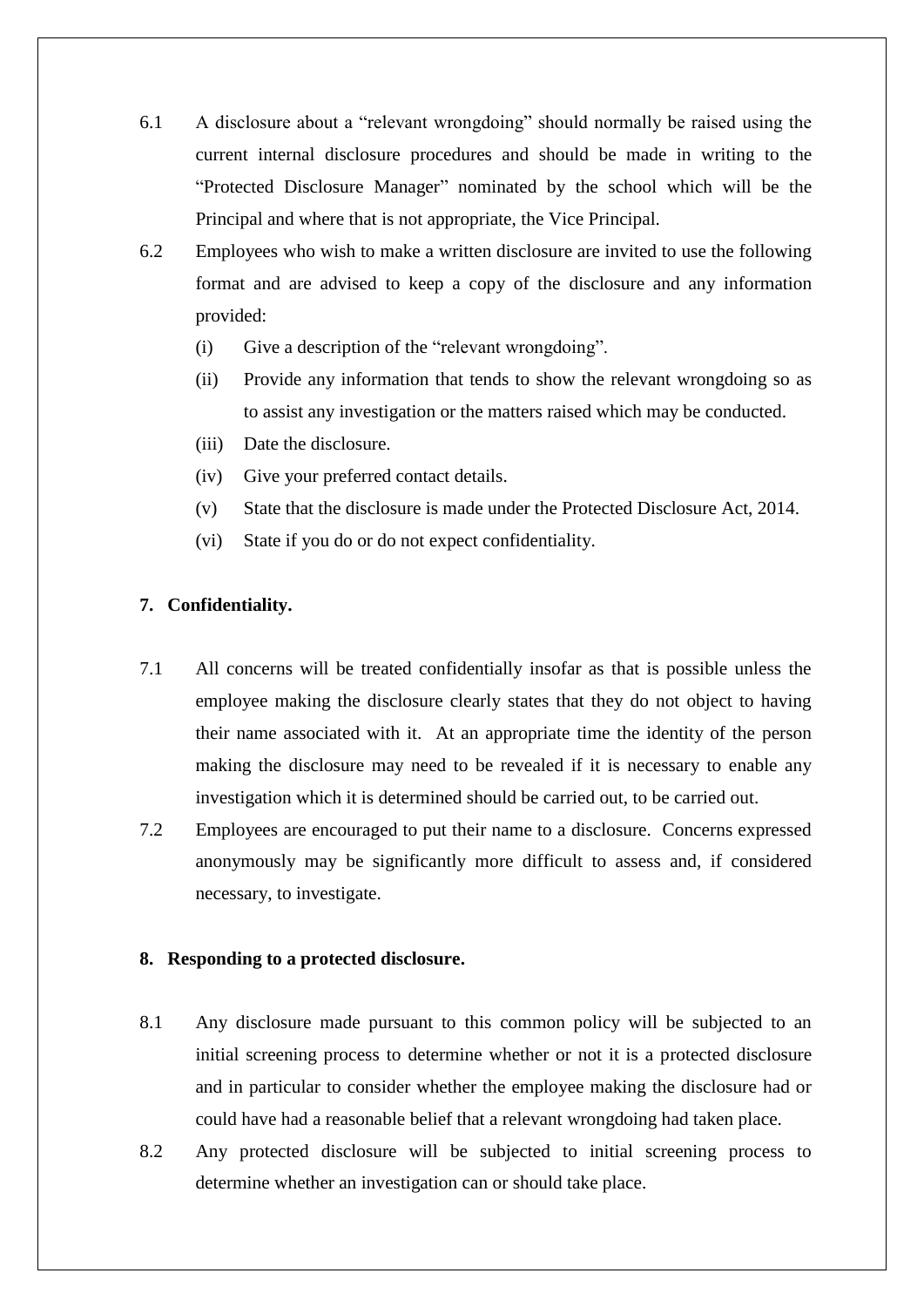- 8.3 Depending on the seriousness of the allegation, disclosures may be referred immediately to the appropriate authority and in particular urgent action maybe required before any other investigation is conducted for example, to remove a health and safety hazard.
- 8.4 An initial enquiry will be made to consider whether an investigation can or should take place or whether the matter should be referred to an external agency including An Garda Siochana and/or the HSE.
- 8.5 If it is determined that an investigation should take place, this will be dealt with either internally or externally or may be dealt with in accordance with the school's grievance and disciplinary procedures.
- 8.6 The Burrow School will endeavour to ensure that the protected disclosure Manager will write to the employee who has made the disclosure within 21 working days:
	- acknowledging that the disclosure has been received;
	- indicating in summary form how the organisation proposes to deal with the matter;
	- giving an estimate of how long it will take to provide the next response;
	- providing an approximate date by which the employee making the disclosure will receive further communications; or
	- confirming that no investigation will take place.
- 8.7 In the event of an investigation taking place, the level of communication between the protected disclosure Manager (or the person working on their behalf) and the employee making the disclosure will depend on the nature of the matters raised and the nature of the investigation being conducted. The Burrow School does not commit that the person making the disclosure will necessarily have any role in the investigation as that will be a matter for the Burrow School and/or the person conducting the investigation.

### **9. Making a disclosure to a protected person.**

9.1 The Protected Disclosure Act, 2014 provides for certain circumstances in which a disclosure may be made to a protected person. Whether or not this will be appropriate will depend on the nature of the disclosure and employees who are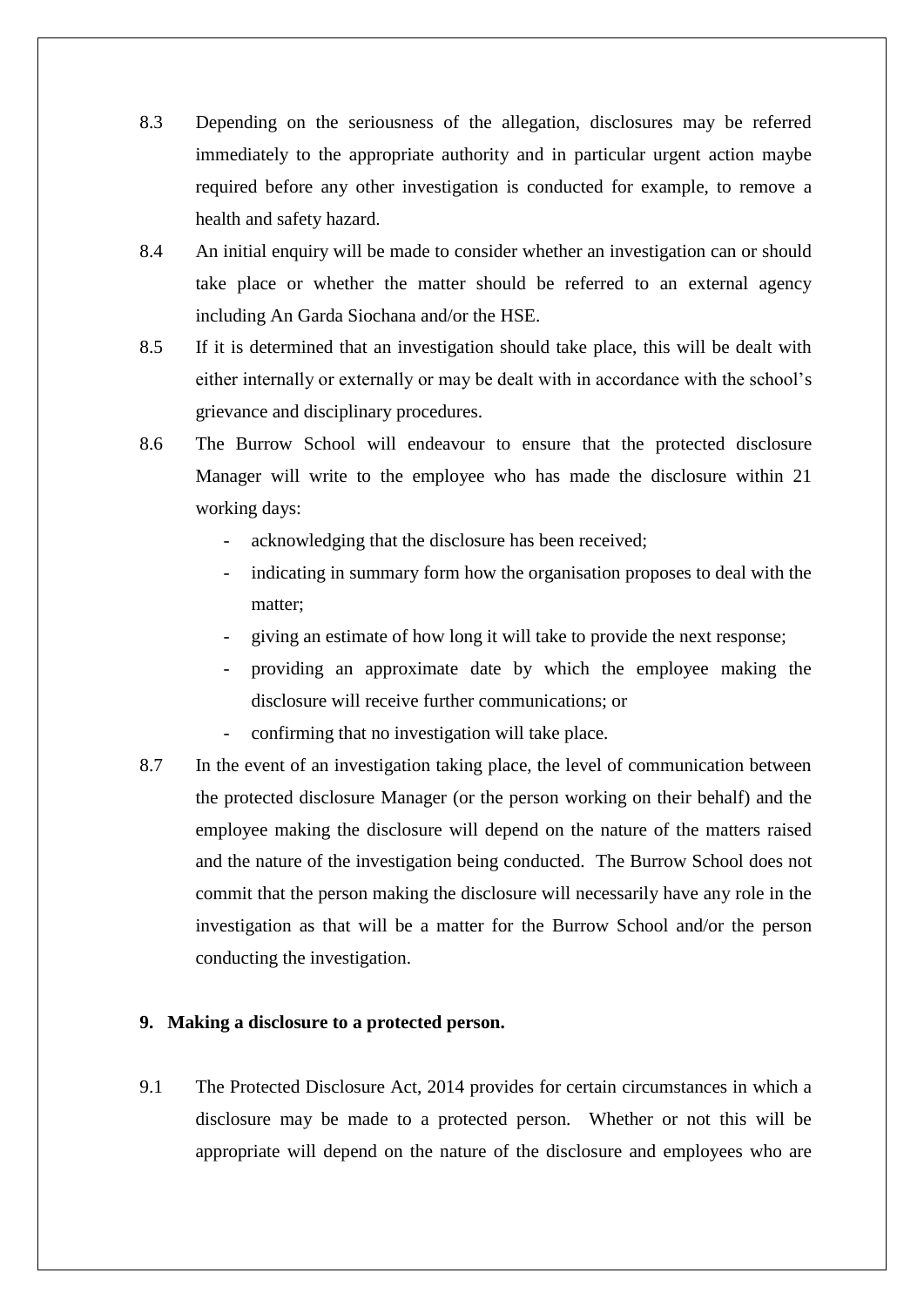considering making a disclosure to a protected person should inform themselves of their entitlement to do so beforehand.

#### **10. Raising a concern externally other than to a prescribed person.**

- 10.1 The Protected Disclosure Act provides for external reporting to other persons which must be reasonable bearing in mind:
	- (i) the identity of the person to whom the disclosure was made,
	- (ii) the seriousness of the relevant wrongdoing,
	- (iii)whether the relevant wrongdoing is continuing or is likely to continue in the future,
	- (iv)any action which the Burrow School or the person to whom the previous disclosure was made has taken or might reasonably be expected to have taken as a result of the previous disclosures.
- 10.2 In addition the employee must reasonably believe:
	- (i) that the information disclosed in the allegation is substantially true,
	- (ii) the disclosure is not made for personal gain,
	- (iii) in all of the circumstances of the case it is reasonable for the employee to make the disclosure,
	- (iv) any one of the following applies:
		- That at the time of the disclosure the employee has reason to believe they would be subjected to penalisation by the employer if they made the disclosure under the internal process or to a prescribed person;
		- That in the case where there is no "prescribed person" in relation to the relevant employment, the employee reasonably believes that it is likely that the evidence will be concealed or destroyed if the employee made a disclosure under the internal procedures;
		- That the employee previously made a disclosure of substantially the same information under the internal process or to a prescribed person;
		- That the relevant wrongdoing is of a exceptional serious nature.
- 10.3 In determining whether it is reasonable for an employee to make an external disclosure, regard shall be had in particular to the matters set out above (identity, seriousness, continuing likely to occur etc.) where the employee has previously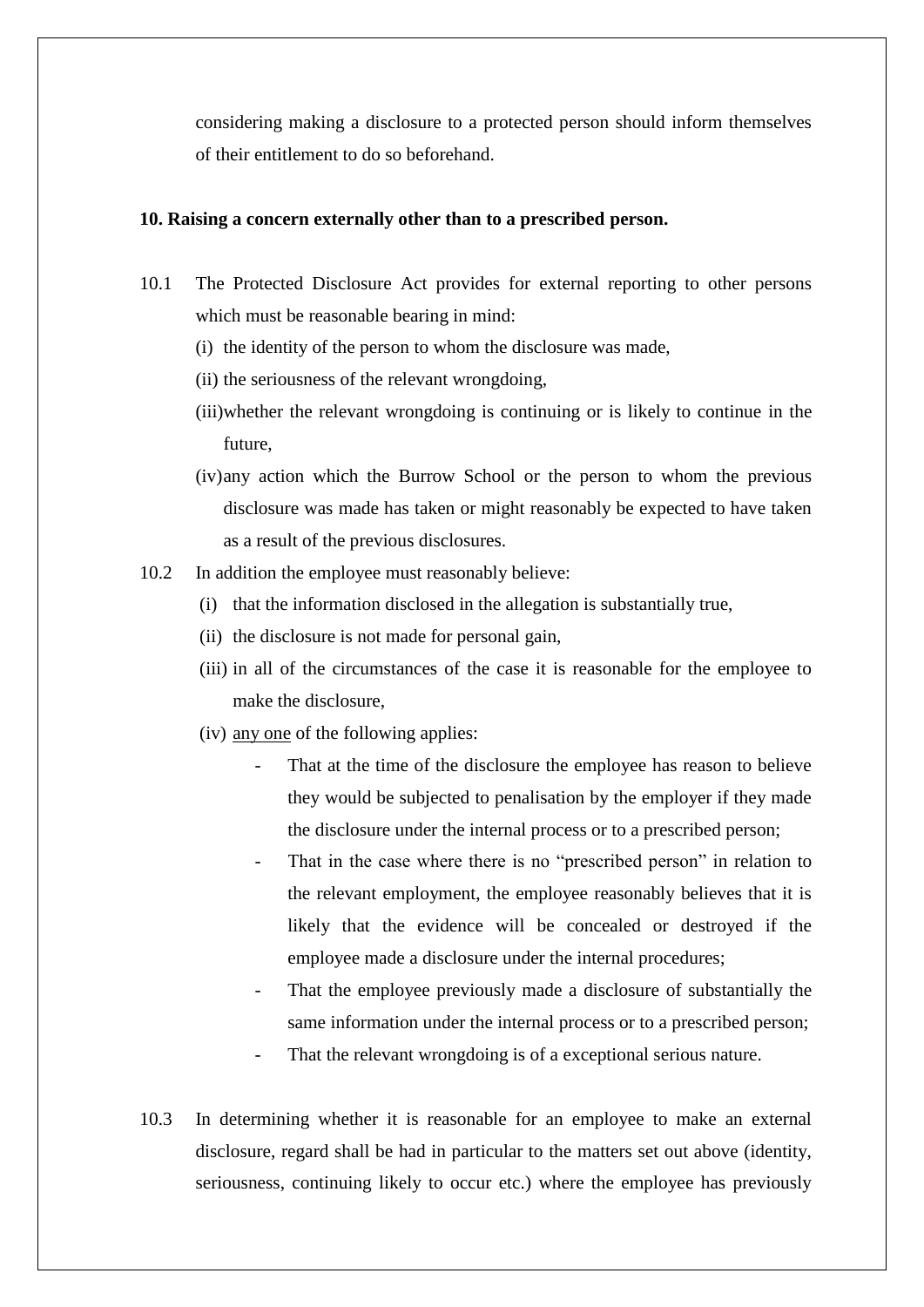made a disclosure of substantially the same information internally, any action which the Burrow School had taken and might reasonably be expected to have taken at the result of the previous disclosure.

#### **11. Workers outside of the Burrow National School.**

11.1 Employees from outside the Burrow School performing any work or services for the Burrow School will become aware of a relevant wrongdoing as part of their work with or for the Burrow School, may make a report to the protected disclosure Manager in respect of a relevant wrongdoing.

#### **12. Untrue allegations**

- 12.1 If an employee makes a report in accordance with this policy but the information or allegation is subsequently not confirmed by the investigation, then further action may be required. If the employee had a reasonable belief that a relevant wrongdoing had occurred, then the fact that it turns out not to have been so will not remove the protection of penalisation which the employee enjoys pursuant to this policy and pursuant to the Protected Disclosure Act.
- 12.2 If an allegation is made maliciously and/or vexatiously and/or in the knowledge that it is false, then the employee who made the disclosure may be subject to the disciplinary procedures.

#### **13. An employee who is the subject of a disclosure.**

13.1.1 An employee who is the subject of a disclosure is entitled to fair procedures. Any investigation which is required to be conducted will be done in accordance with the rights of the employee to fair procedures and, insofar as is possible, to confidentiality.

#### **14. Protection from penalisation.**

14.1 The Burrow School is committed to good practice, to support and protect employees who make disclosures under this policy.